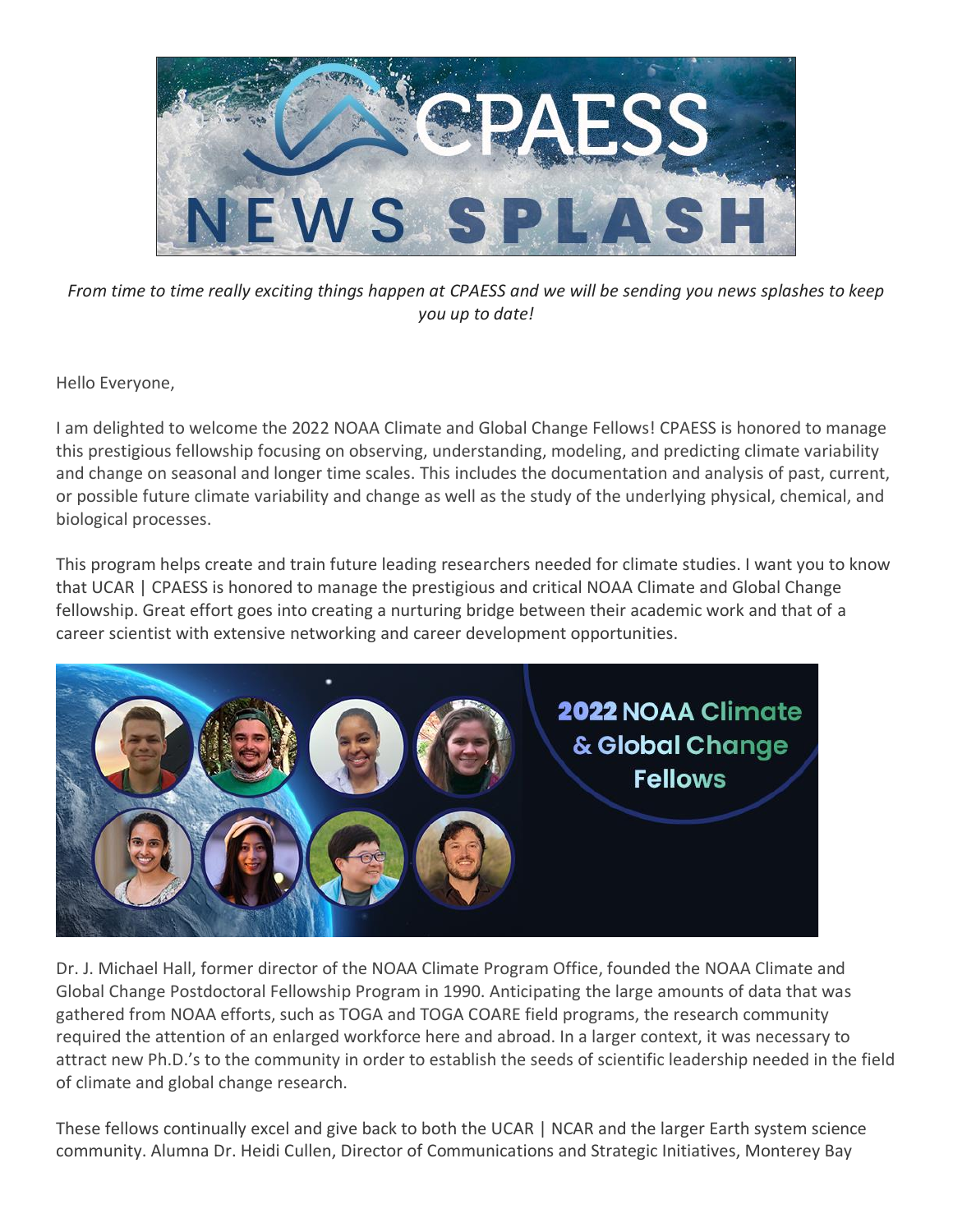Aquarium Research Institute now serves on UCAR's Board of Trustees. NOAA C&GC Alumnus Dr. Gavin Schmidt, Director of NASA's Goddard Institute for Space Studies and Principal Investigator for the GISS ModelE Earth System Model frequently speaks at our Heliophysics Symposiums to help develop and excite the scientific community.

This year two of our alumni are serving as hosts for new fellows in this class. Of this role Alexander Robel, Assistant Professor at Georgia Institute of Technology said, "I am excited to serve as a NOAA C&GC host for Meghana Ranganathan, a rising star in the fields of climate and cryosphere sciences. I plan to draw on my own fruitful experiences as a recent C&GC fellow to help mentor Meghana and connect her to all the resources available through Georgia Tech, the C&GC fellowship and its connections to NOAA and UCAR. The C&GC program continues to lead the way in broadening our community's perspective on what constitutes climate science. Bringing new voices into our field is necessary if we wish to continue making fundamental and useful advances in climate science."

Additionally, William Anderegg, Associate Professor at the University of Utah shared, "I'm incredibly excited to host German as a C&GC Fellow. Given how transformative my mentors and being a C&GC Fellow were in my own career, I'm thrilled to be able to support and mentor German and 'pay it forward'. His proposed research on ecological forecasting and drought impacts on forests is exceptionally important and promising."



Over the past 31 years, the fellowship program has hosted 255 NOAA Climate and Global Change Fellows with this new class and has developed an outstanding reputation of attracting the best and the brightest PhDs in the sciences relevant to the NOAA Climate Program Office. Appointed fellows are hosted with mentoring scientists at U.S. universities and research institutions to work in an area of mutual interest. This is the 32nd class of this program. Here are our new fellows and their research plans:

- **Jhordanne Jones:** Proposal Topic: The Subseasonal to Seasonal Predictability of Tropical Cyclone Activity in a Warming Climate. Host: Dr. Daniel R. Chavas, Purdue University. PhD Institution: Colorado State University
- **Tyler Kukla:** Proposal Topic: Land-atmosphere coupling of the pan-Asian Monsoon in Miocene and Quaternary Green Sahara states. Host: Drs. Abigail Swann and Nicholas Siler, University of Washington. PhD Institution: Stanford University
- **Tianjia (Tina) Liu:** Proposal Topic: Sensitivity of Western United States Wildfires to New Climate Extremes: Implications for Public Health and Aviation. Host: Dr. James Randerson, University of California, Irvine. PhD Institution: Harvard University
- **Channing Prend:** Proposal Topic: Regional variability and trends of submesoscale ice-ocean coupling in Southern Ocean marginal ice zones. Host: Dr. Georgy Manucharyan, University of Washington and Dr. Andrew Thompson, California Institute of Technology. PhD Institution: Scripps Institute of Oceanography, University of California, San Diego